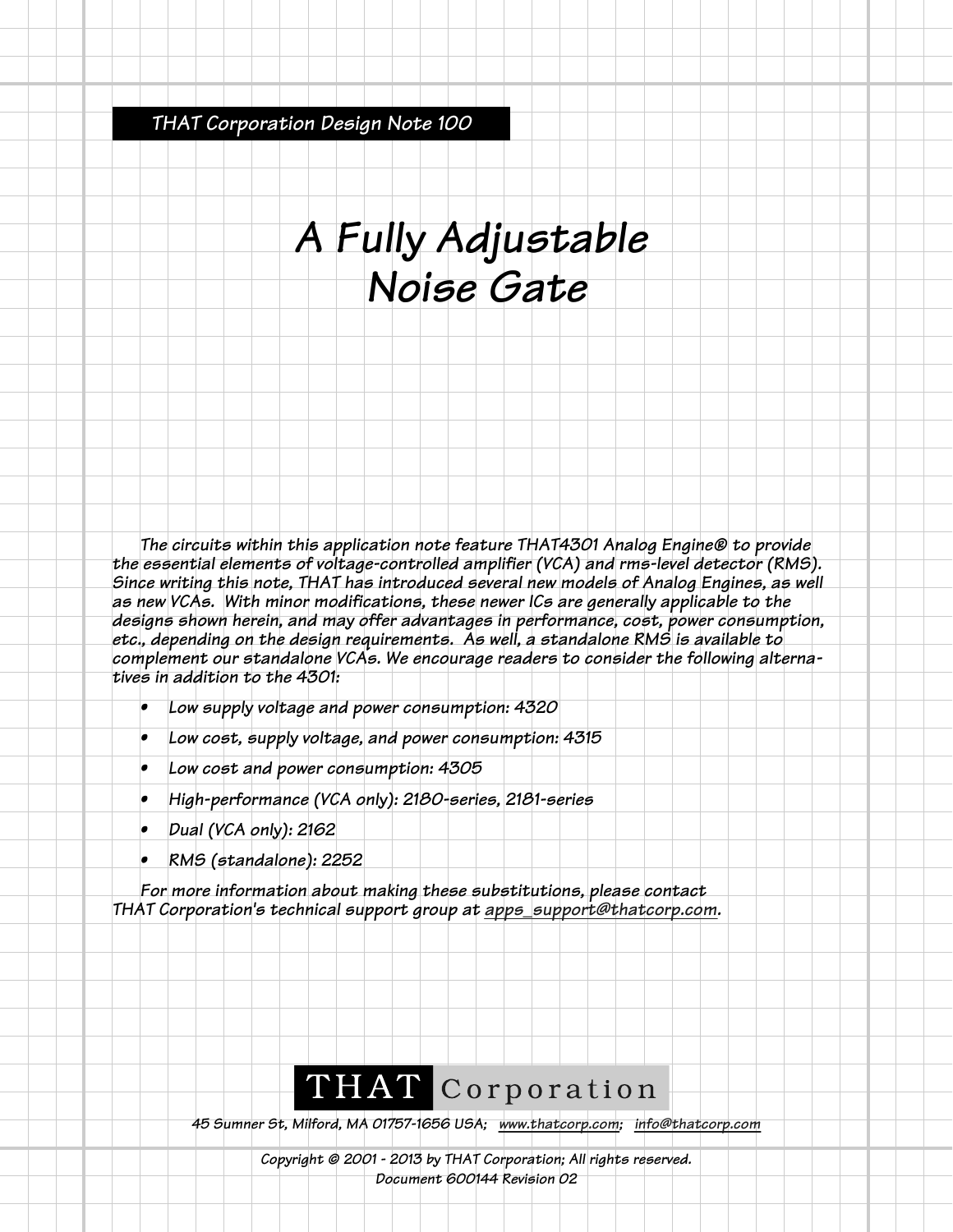*Gates are useful for suppressing background noise in the absence of masking source material, but for a gate to sound "natural", it can be desirable to control one or more of the following parameters:*

- *the threshold below which the gate acts;*
- *the hold time which prevents gating action during brief pauses in the source material;*
- *the release rate during which the gain is smoothly "faded" down.*

*The circuit shown in Figure 1 is a feedforward design with independent, variable control of each gating parameter. Gates need to react quickly to be effective, so the level detector timing must be very fast. A fast detector, however, results in ripple on its output waveform. Ripple, in turn, can cause "false" triggering of the gate when the detector output is very near the trip point of the threshold comparator.*

*A solution is to use a timing circuit we refer to as the "non-linear capacitor" or "NLC", shown in Figure 1 around OA2. This circuit utilizes the Miller Effect to amplify the effect of C6 while the change in the voltage at pin 5 is small enough to avoid turning on D1 or D2. When these devices do turn on, the gain of OA2 is reduced and the contribution of C6 is only 100nF. The exact tuning of the NLC is best done by ear, but there is an in-depth explanation of this circuit, which includes some rough guidelines for tuning, at the end of THAT Corporation's Design Note 03 (formerly Application Note 103). We suggest reviewing that document before beginning to tweak the circuit's performance.*

*Q1 and Q2 form logarithmically adjustable current sources, and Q3 sets their full-scale currents. The rest of the design is relatively straightforward. The current through Q3 is the program current, and it sets up a voltage across Q3's base-emitter junction. When VR4 and VR5 are adjusted to put this same voltage on their VBE's, they will have the same program current running through them. The potentiometers allow the individual transistors currents to be adjusted, and as a results of the logarithmic nature of transistors, the current will vary by a factor of 10 for each 60mV change in VBE. The divider networks on each adjustment limit the dynamic range of the controls, since a VBE = 0.6V divided by 60mV/decade yields a range of 10 decades, much too large in practical terms.*

*U2A and U2B are connected as comparators, with VR3 providing a means for adjusting the threshold. While the signal is above threshold, the LM393 steals all the current from Q1, and the output of U2B is forced low. In the steady state condition, the output of U3A (we used a FET input op-amp) will be high. VR1 is used to trim the output of U1D to yield a VCA gain of one.*

*When the signal level drops below threshold, the output of U2A become a high impedance, and the current in Q1 causes the voltage on C4 to ramp upwards. After a time, which is directly proportional to the current in Q1, the comparator, U2B, trips and its output becomes a high impedance, allowing the integrator, U3A, to ramp down at a rate that is directly proportional to the current in Q2. This is how the release rate is set.*

*b*y THAT © 2001-2013<br>by THAT Corporation<br>All rights reserved.

**THAT** COPPOPATION<br> *Pesign Note 100*<br> *Page 2 of 3*<br> *Doc. 600144 Rev. 02* 

*A5 Sumner St, Milford, MA 01757 USA; www.thatcorp.com*